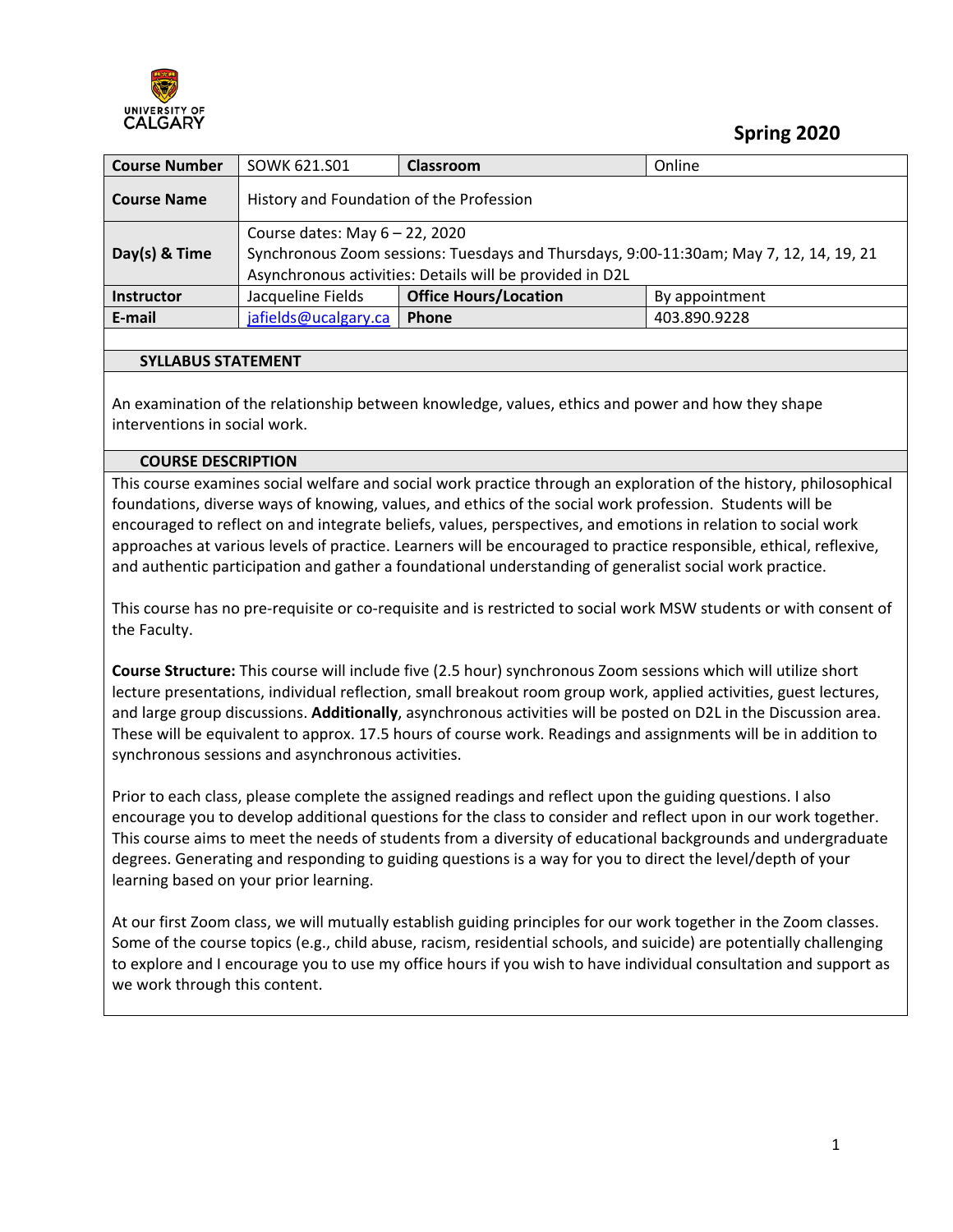#### **COURSE LEARNING OUTCOMES**

Upon completion of this course, students will be able to:

- 1. Ground increasing knowledge, understandings, learnings in social work values. Be able to demonstrate the social dimension of social work, (e.g., the relational, interactional, and contextual) is in all aspects of study.
- 2. Articulate an understanding of the history of social work in Canada.
- 3. Students will recognize justice issues in society and in daily living and learn to speak to these issues in listenable ways directed toward reflection and change.
- 4. Define the ethical responsibilities of social workers in practice.
- 5. Identify the social determinants of health in Canada.
- 6. Define the micro, mezzo, and macro roles of social workers in mental health services in Canada.
- 7. Explain social work ethical standards and apply safety strategies when responding to situations of harm to self or others.
- 8. Identify diversifying social work roles in response to emerging environmental psychosocial issues.

This course intentionally and specifically links to the FSW Program Level Outcomes below:

#### **Professional Identity**

1.1) Develop professional identities as practitioners whose professional goal is to facilitate the collective welfare and wellbeing of all people to the maximum extent possible.

#### **Values and Ethics in Professional Practice**

2.1) Demonstrate knowledge of the relevant social work codes of ethics in various professional roles and activities and institutional contexts, with a particular emphasis on professional responsibilities towards vulnerable or disadvantaged groups.

## **Promote Human Rights and Social Justice**

3.1) Understand their professional role in advancing human rights and responsibilities and social justice in the context of the Canadian society and internationally.

3.2) Understand the role social structures can play in limiting human and civil rights and employ professional practices to ensure the fulfillment of human and civil rights and advance social justice for individuals, families, groups and communities.

## **Diversity**

4.2) Identify how discrimination, oppression, poverty, exclusion, exploitation, and marginalization have a negative impact on particular individuals and groups, including Francophone, Indigenous, and newcomer populations.

## **Critical Thinking in Professional Practice**

5.2) Apply critical thinking to identify and address structural sources of injustice and inequalities in the context of a Canadian society.

#### **Policy Analysis and Development**

7.1) Demonstrate comprehension of social policies in relation to the wellbeing of individuals, families, groups and communities in Canadian and global contexts.

7.2) Identify negative or inequitable policies and their implications and outcomes, especially for disadvantaged and oppressed groups, and to participate in efforts to change these.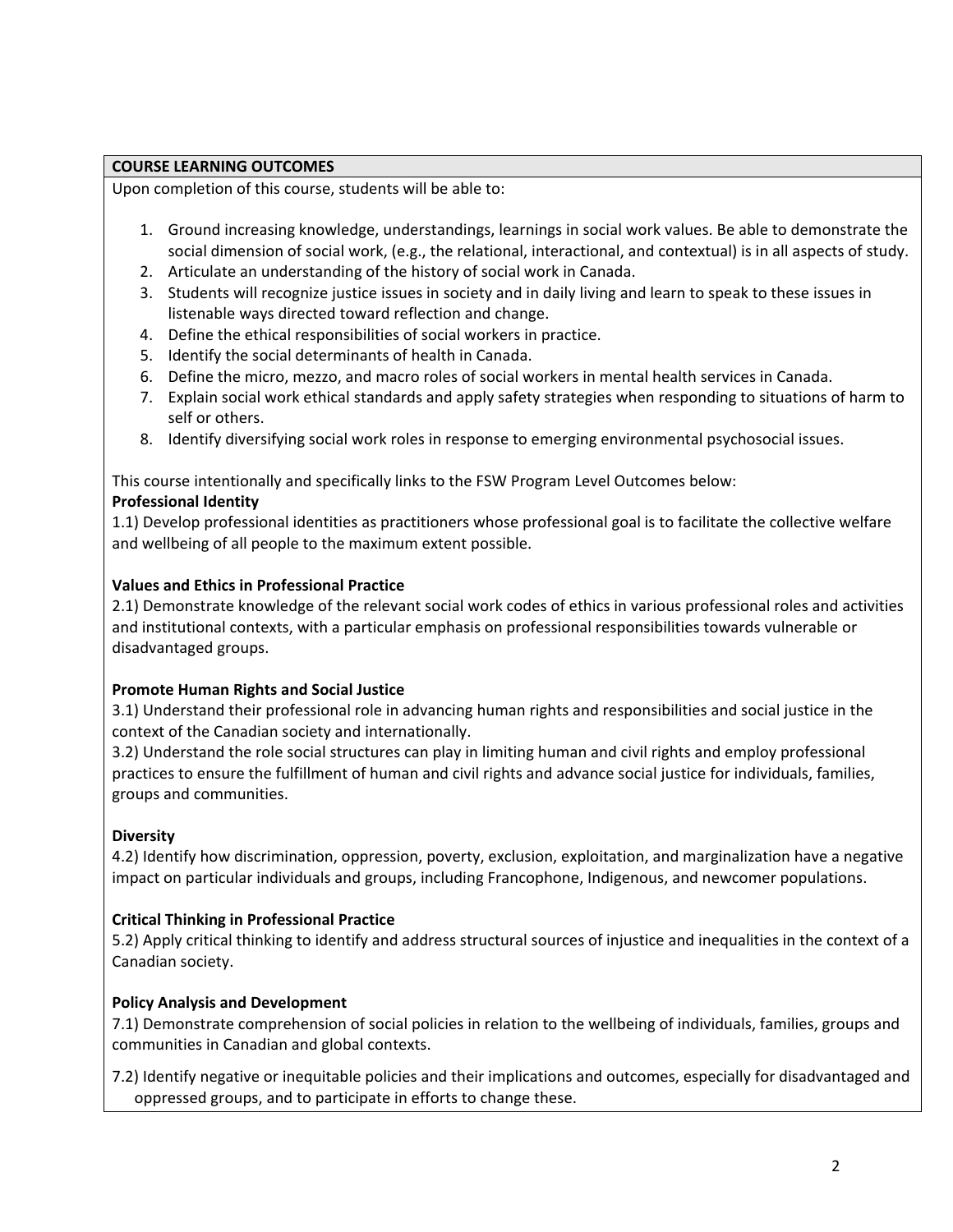## **Change**

8.1) Acquire knowledge of organizational and societal systems.

8.2) Identify social inequalities, injustices, and barriers and work towards changing oppressive social

conditions. This includes working with Francophone, Indigenous and newcomer populations.

#### **LEARNING RESOURCES**

## **REQUIRED TEXTBOOKS**

Hick, S., & Stokes, J. (2016). *Social work in Canada: An introduction (4th ed.).* Thompson Educational Publishing.

# **LEARNING TECHNOLOGIES AND REQUIREMENTS**

A D2L site is set up for this course which contains required readings and other relevant class resources and materials.

A laptop, desktop, or mobile device with Internet access and speaker/sound is required for **D2L access**. A laptop, desktop or mobile device with Internet access, webcam, microphone, and speaker is required for **Zoom access**. A headset or air pods will be an asset.

## **RELATIONSHIP TO OTHER COURSES**

This course is designed to provide a foundational background for other 600 level courses and an understanding of the context for engaging in the practice of social work at an advanced level.

This course is intended to complement learning and development in the following classes: Human Behaviour in the Environment, Models of Practice, Issues in Social Work Research, and Professional Communication and Interviewing.

## **CLASS SCHEDULE**

| <b>Date</b>              | <b>Topic</b>                                                                                                                                                                       | <b>Readings/Assignments Due</b>                                                              |
|--------------------------|------------------------------------------------------------------------------------------------------------------------------------------------------------------------------------|----------------------------------------------------------------------------------------------|
| <b>Zoom</b>              | <b>Introductions</b>                                                                                                                                                               | Social Work in Canada: An                                                                    |
| session<br><b>May 7:</b> | <b>Class Guidelines &amp; Expectations</b><br><b>Review Course Syllabus</b>                                                                                                        | Introduction<br>Chapter $1 -$ Social work and<br>п                                           |
| $9:00 -$<br>11:30am      | <b>Defining Social Work and Social Justice</b>                                                                                                                                     | social welfare in Canada<br>Chapter 2 – Toward a<br>п<br>history of social work in<br>Canada |
|                          | <b>Historical Influences on Social Work</b>                                                                                                                                        | Chapter 3 – Social work<br>$\blacksquare$<br>theories and practice                           |
|                          | <b>Guiding Questions:</b>                                                                                                                                                          | models<br>Chapter 4 - Individuals,<br>$\blacksquare$                                         |
|                          | What is your emerging understanding of social work and<br>social justice?                                                                                                          | groups, and communities                                                                      |
|                          | What are some key historical influences on social work?<br>How do these influences shape social work practice today?<br>What historical developments in social work do you feel an |                                                                                              |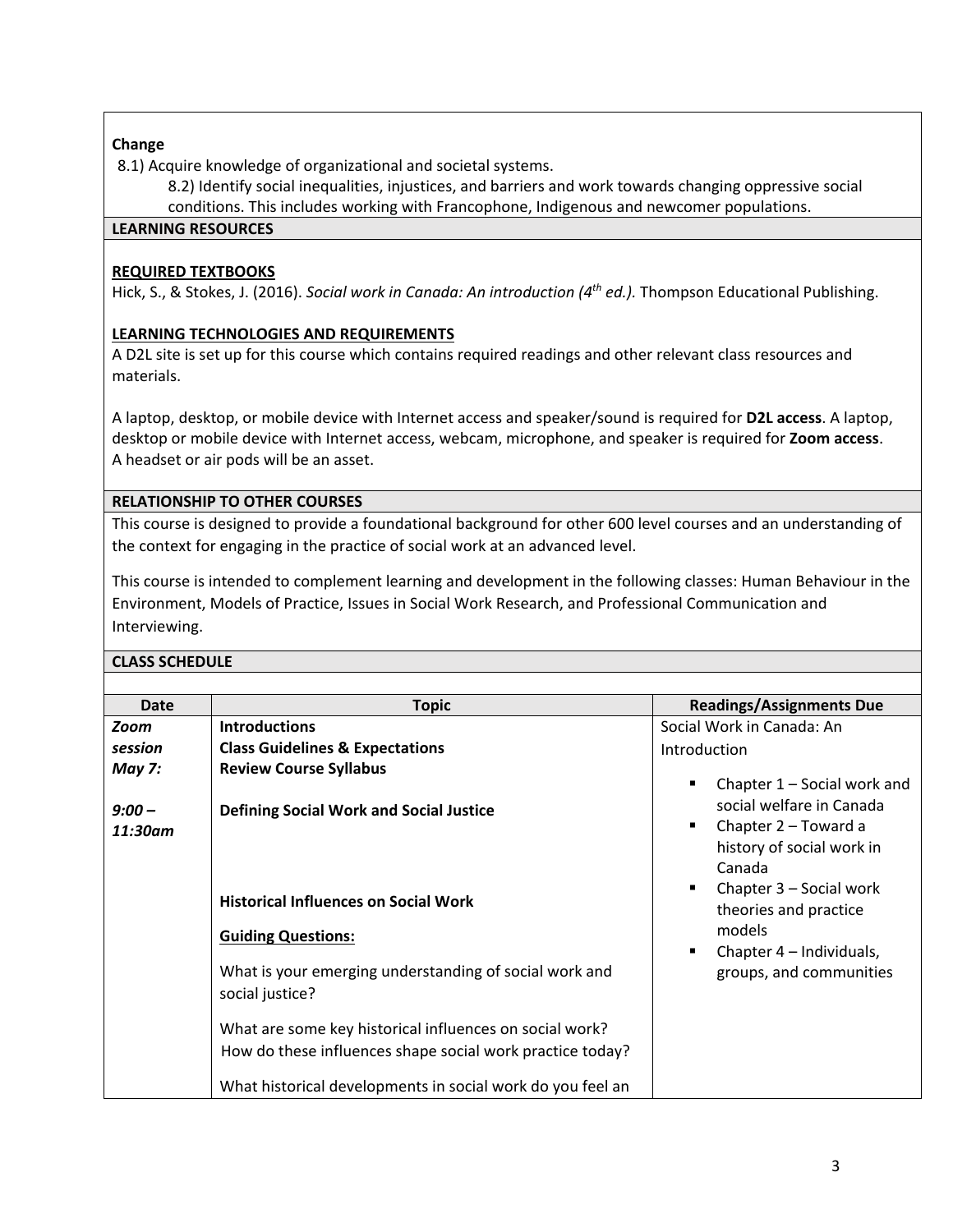|                                                                 | affinity with? How might that shape your own practice?                                                                                                                                                                                                                                                                                                                                                                                                                                                                                            |                                                                                                                                                              |
|-----------------------------------------------------------------|---------------------------------------------------------------------------------------------------------------------------------------------------------------------------------------------------------------------------------------------------------------------------------------------------------------------------------------------------------------------------------------------------------------------------------------------------------------------------------------------------------------------------------------------------|--------------------------------------------------------------------------------------------------------------------------------------------------------------|
|                                                                 | What tensions and contradictions have emerged in social<br>work's historical development?                                                                                                                                                                                                                                                                                                                                                                                                                                                         |                                                                                                                                                              |
| <b>Zoom</b><br>session<br><b>May 12:</b><br>$9:00 -$<br>11:30am | The Social Determinants of Health (SDH)<br><b>Mental Health</b><br><b>Guiding</b><br><b>Questions:</b><br>What are Social Determinants of Health (SDH)?<br>What are the strengths and limitations of the SDH<br>framework?<br>How do you define health and well-being? What ideas<br>about diverse ways of understanding health and well-being<br>did you draw from the readings?<br>What are the roles of social workers in mental health<br>services?<br>How can we address the social determinants of mental<br>health at the community level? | Social Work in Canada: An<br>Introduction<br>Chapter 6 - Social work and<br>the health of Canadians<br>Chapter 7 - Mental health<br>and social work practice |
| <b>Zoom</b><br>session                                          | Social Work with Indigenous Peoples in Canada                                                                                                                                                                                                                                                                                                                                                                                                                                                                                                     | Social Work in Canada: An<br>Introduction                                                                                                                    |
| May 14:                                                         | <b>Child Welfare and Protection</b>                                                                                                                                                                                                                                                                                                                                                                                                                                                                                                               | Chapter 5 - Social work and                                                                                                                                  |
| $9:00 -$<br>11:30am                                             | <b>Guiding Questions:</b><br>What is the relationship between the SDH and social work<br>with Indigenous peoples in Canada?                                                                                                                                                                                                                                                                                                                                                                                                                       | child welfare in Canada<br>Chapter 9 - Social Work and<br><b>Indigenous Peoples</b>                                                                          |
|                                                                 | What structural determinants of health may not be<br>adequately captured in the SDH framework?                                                                                                                                                                                                                                                                                                                                                                                                                                                    |                                                                                                                                                              |
|                                                                 | What is colonization? To what extent is social work a<br>colonizing/de-colonizing activity?                                                                                                                                                                                                                                                                                                                                                                                                                                                       |                                                                                                                                                              |
|                                                                 | What is cultural safety and cultural competence? How are<br>they different?                                                                                                                                                                                                                                                                                                                                                                                                                                                                       |                                                                                                                                                              |
|                                                                 | What is the social work role in child welfare and child<br>protection matters?                                                                                                                                                                                                                                                                                                                                                                                                                                                                    |                                                                                                                                                              |
|                                                                 | How do your experiences, values, and beliefs shape your<br>professional responses to reporting suspected child abuse?                                                                                                                                                                                                                                                                                                                                                                                                                             |                                                                                                                                                              |
| Zoom<br>session                                                 | Values, the Code of Ethics and Ethical Frameworks                                                                                                                                                                                                                                                                                                                                                                                                                                                                                                 | Social Work in Canada: An                                                                                                                                    |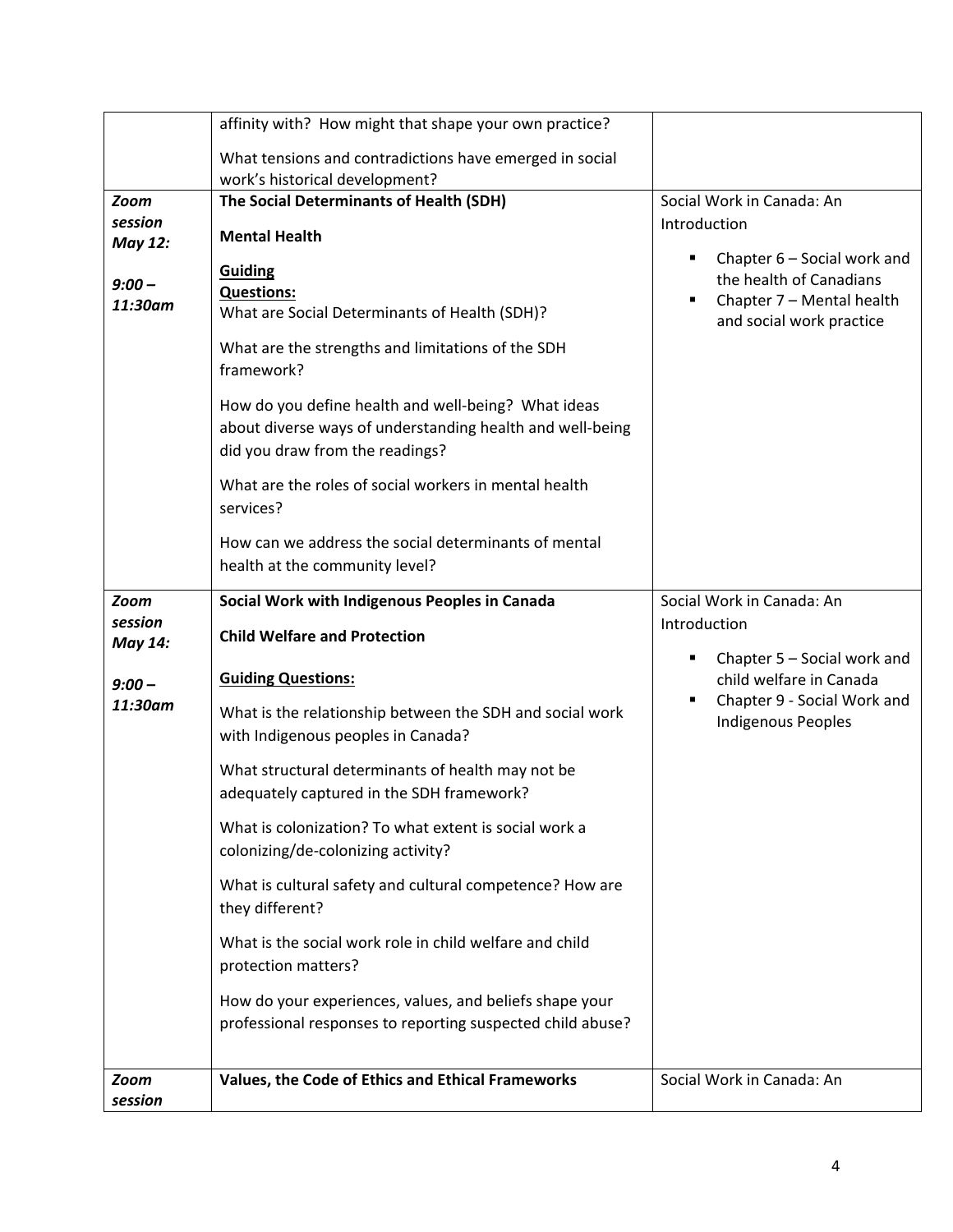| May 19:             | <b>Social Work with Specific Populations</b>                                                                                                                                                                                                                                                  | Introduction                                                                                                                                                                                                                                      |
|---------------------|-----------------------------------------------------------------------------------------------------------------------------------------------------------------------------------------------------------------------------------------------------------------------------------------------|---------------------------------------------------------------------------------------------------------------------------------------------------------------------------------------------------------------------------------------------------|
| $9:00 -$<br>11:30am | <b>Guiding Questions:</b><br>What is the interrelationship between worldviews, values,<br>and ethical frameworks?<br>What informs the value and ethical foundations of health<br>and human services organizations?<br>How can diverse ways of knowing transform health and<br>human services? | Chapter 8 - Social Work<br>with Women in Canada<br>Chapter 10 - Racialized<br><b>Canadians and Immigrants</b><br>Chapter 11 - Social work<br>with older Canadians<br>Chapter 13 - Social Work<br>and Persons with<br><b>Disabilities</b>          |
|                     |                                                                                                                                                                                                                                                                                               | <b>Canadian Association of Social</b><br>Workers:<br>Code of Ethics (2005)<br>http://casw-<br>acts.ca/sites/default/files/attachements/CASW C<br>ode of Ethics.pdf                                                                                |
|                     |                                                                                                                                                                                                                                                                                               | <b>Guidelines for Ethical Practice</b><br>(2005)<br>http://www.casw-<br>acts.ca/sites/default/files/attachements/CASW<br>Guidelines%20for%20Ethical%20Practice.pdf<br>Indigenous Social Work                                                      |
|                     |                                                                                                                                                                                                                                                                                               | Practice and Social Work<br>Competency<br>https://acsw.in1touch.org/document/1947/RPT_ACSWIndigenous<br>SWStandardsofPracticeApproved 20130416.pdf<br>Standards of Practice. (2019)<br>https://www.acsw.ab.ca/site/practice-resources?nav=sidebar |
|                     |                                                                                                                                                                                                                                                                                               | <b>Additional Reading:</b>                                                                                                                                                                                                                        |
|                     |                                                                                                                                                                                                                                                                                               | Caplan, T., & Thomas, H. (2002).<br>The forgotten moment:<br>Therapeutic resilience and<br>its promotion in social work<br>with groups. Social Work<br>with Groups, 24(2), 5-26.                                                                  |
| Zoom<br>session     | <b>International Social Work</b>                                                                                                                                                                                                                                                              | Social Work in Canada: An<br>Introduction                                                                                                                                                                                                         |
| May 21:             | <b>Guiding Questions:</b>                                                                                                                                                                                                                                                                     | Chapter 12 - Social work                                                                                                                                                                                                                          |
| $9:00 -$<br>11:30am | How do our own values and beliefs about sexual and gender<br>diversity impact our social work practice?                                                                                                                                                                                       | and sexual and gender<br>diversity<br>Chapter 14 - International                                                                                                                                                                                  |
|                     | What are some key considerations for practice in the<br>international arena?                                                                                                                                                                                                                  | Social Work Practice Today                                                                                                                                                                                                                        |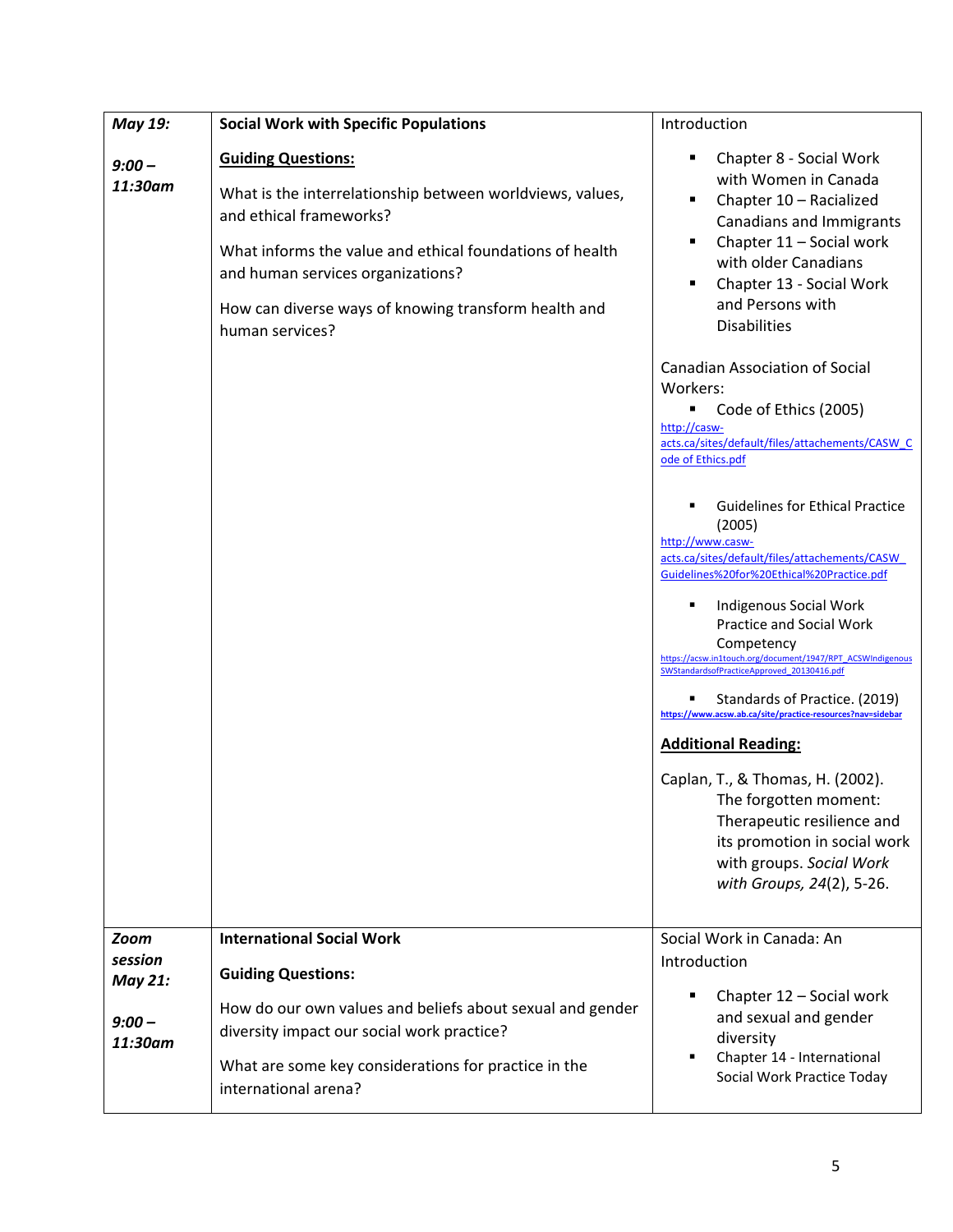How is culture a source of resilience and strength?

How can the values and principles of participatory approaches be applied in international social work? **Additional Reading (chapter will be posted on D2L):** 

Dominelli, L. (2018). Anti-racist social work across borders. In J. Campling (Ed.), *Anti-racist social work* (pp. 209-231). Macmillan Publishers.

# **ADDITIONAL CLASSROOM CONDUCT AND RELATED INFORMATION**

**Communicating with the Instructor:** Please allow 2 business days for a response to your emails.

# **GUIDELINES FOR ZOOM SESSIONS IN ONLINE CLASSES**

Students are expected to participate actively in all Zoom sessions. If you are unable to attend a Zoom session, please contact your instructor to arrange an alternative activity for the missed session. Please be prepared, as best as you are able, to join class in a quiet space that will allow you to be fully present and engaged in Zoom sessions. Students will be advised by their instructor when they are expected, if they are able, to turn on their webcam (for group work, presentations, etc.). All students are expected to behave in a professional manner during the session.

The instructor may record online Zoom class sessions for the purposes of supporting student learning in this class – such as making the recording available for review of the session or for students who miss a session. Students will be advised before the instructor initiates a recording of a Zoom session. These recordings will be used to support student learning only and will not be shared or used for any other purpose.

|               | <b>ASSESSMENT COMPONENTS</b>                 |                                   |                   |                         |
|---------------|----------------------------------------------|-----------------------------------|-------------------|-------------------------|
| Assessment    | <b>Assessment Description &amp; Criteria</b> | <b>Due Date</b>                   | Weight            | <b>Aligned Outcomes</b> |
| <b>Method</b> |                                              |                                   |                   |                         |
| Assignment    | Students will be graded on the               | 13th, 15th, 20th, 22nd            | 40%               | $1 - 8$                 |
| #1:           | submission of a 750-word critically          | By 11:59 p.m. via                 | $(10\% \times 4)$ |                         |
|               | reflective post to the D2L discussion        | D2L discussion forum              |                   |                         |
| Zoom          | forum, of your key take-away or "aha         |                                   |                   |                         |
| Session       | moment" from the day's class                 |                                   |                   |                         |
| Take-aways    | discussion.                                  |                                   |                   |                         |
|               |                                              |                                   |                   |                         |
| Assignment    | Students will review one of two              | May 18th                          | 15%               | $1 - 6 & 8$             |
| #2: Video     | Youtube video documentaries -                | By 11:59 p.m. via                 |                   |                         |
| Post          | Muffins for Granny or The Social             | D <sub>2</sub> L discussion forum |                   |                         |
|               | Determinants of Health - and submit          |                                   |                   |                         |
|               | a 450-word post to the discussion            |                                   |                   |                         |
|               | forum in D2L. You will discuss: (i) your     |                                   |                   |                         |
|               | reaction to the documentary                  |                                   |                   |                         |
|               | (including your emotional response);         |                                   |                   |                         |
|               | (ii) why you have this reaction              |                                   |                   |                         |
|               | (consider your, and social work              |                                   |                   |                         |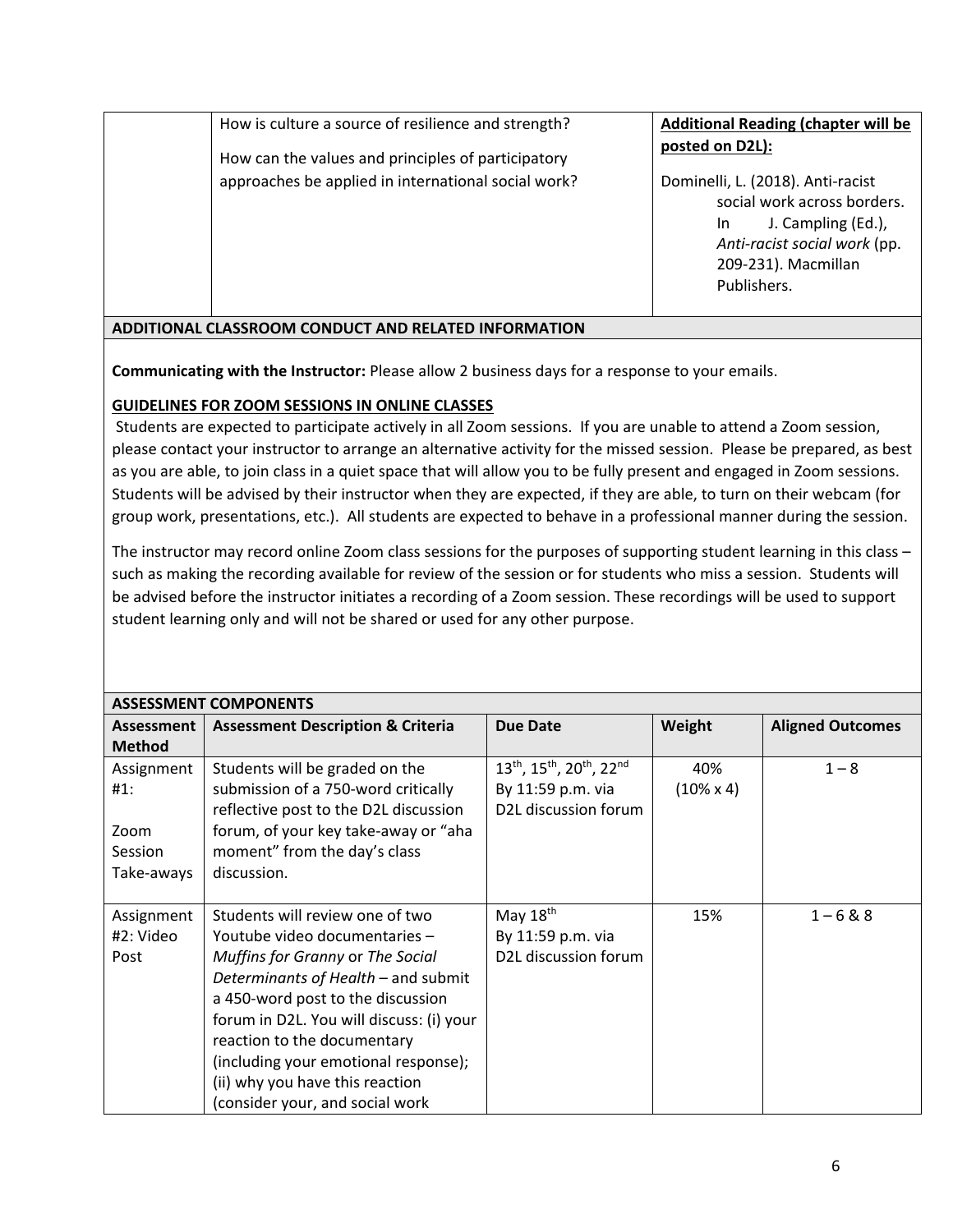|                                                 | values); the legacy or impact of the<br>core issue(s) described in the video;<br>your/the social work role in mitigating<br>the negative outcomes associated<br>with the core issue(s). Links to both<br>documentaries will be posted on D2L.<br>Your post must not exceed 450<br>words.<br>Attention must be paid to correct<br>grammar and spelling, and all<br>references must be in APA 7 <sup>th</sup> edition<br>format. Avoid jargon/slang in your<br>post.                                                                                                                                                                                                                                         |                                                                   |     |             |
|-------------------------------------------------|------------------------------------------------------------------------------------------------------------------------------------------------------------------------------------------------------------------------------------------------------------------------------------------------------------------------------------------------------------------------------------------------------------------------------------------------------------------------------------------------------------------------------------------------------------------------------------------------------------------------------------------------------------------------------------------------------------|-------------------------------------------------------------------|-----|-------------|
| Assignment<br>#3: Video<br>Post Reply           | Assignment #3 is a direct follow-up to<br>assignment #2. In $300 - 350$ words,<br>you will post one reply to one of your<br>classmates, offering a new idea or<br>different perspective to their original<br>discussion in assignment #2. You will<br>also provide the rationale for your<br>idea/perspective. Your reply post<br>must not exceed 350 words.<br>Attention must be paid to correct<br>grammar and spelling, and all<br>references must be in APA 7 <sup>th</sup> edition<br>format. Avoid jargon/slang in your<br>post.                                                                                                                                                                     | May 25 <sup>th</sup><br>By 11:59 p.m. via<br>D2L discussion forum | 10% | $1 - 6 & 8$ |
| Assignment<br>#4: Critical<br>Analysis<br>Paper | In groups of five, Students will write<br>on a topic of interest to them that is<br>discussed in the course content.<br>Possible topics could include a deeper<br>exploration of an ethical principle<br>such as self-determination; a deeper<br>exploration of one of the social<br>determinants of health; one of the<br>TRC Calls to Action; the philosophy of<br>an intervention such as group work,<br>casework, or community<br>development; and social issues<br>confronting vulnerable populations.<br>The paper will be graded according to<br>the following criteria: (i) your<br>rationale for the choice of topic; (ii)<br>how you situate yourself (value<br>system/personal and professional | May $26th$<br>By 11:59 p.m. via<br>dropbox                        | 35% | $1 - 8$     |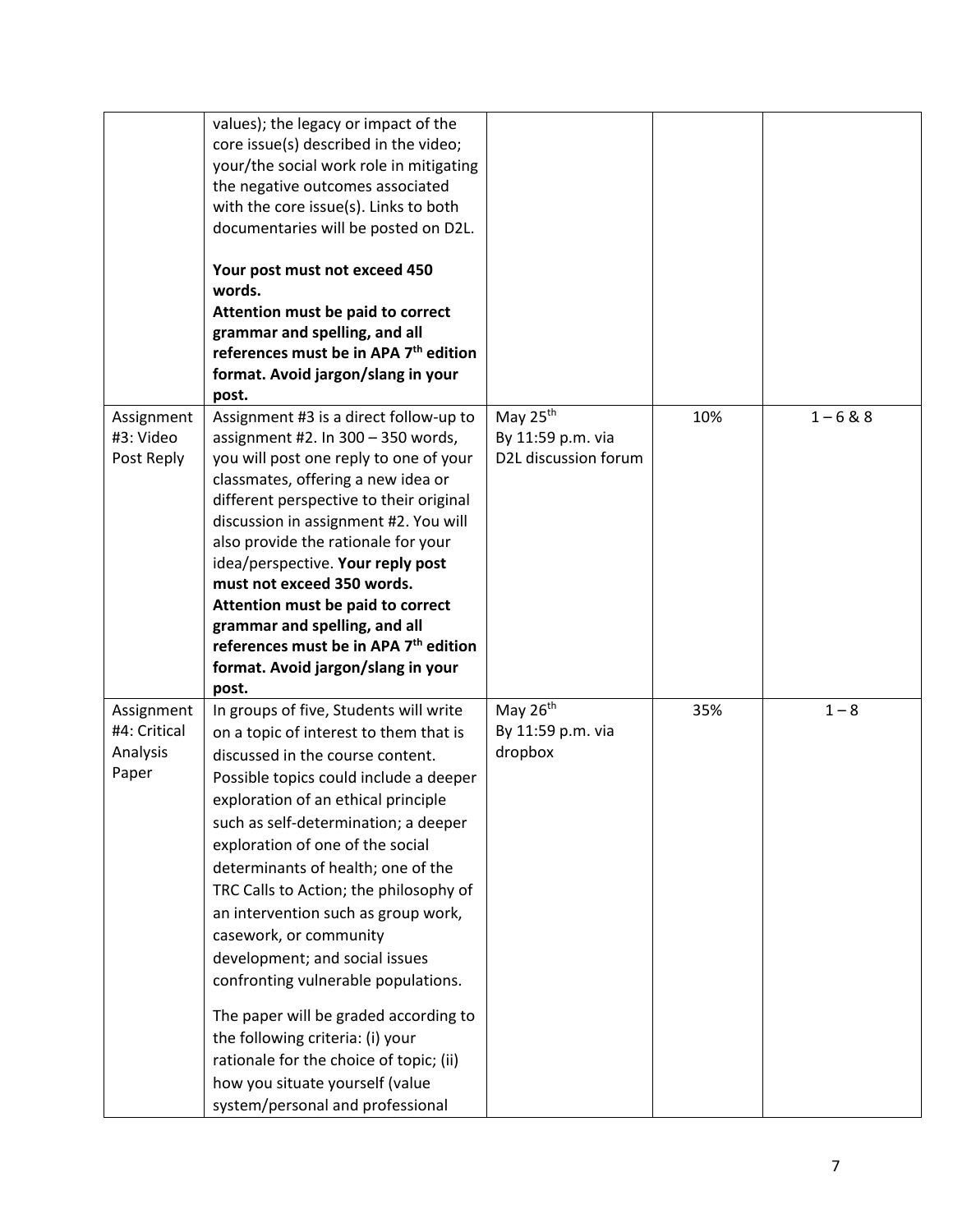| identities) and your practice in           |  |
|--------------------------------------------|--|
| relation to the topic; (iii) a discussion  |  |
| of your theoretical framework(s)           |  |
| within the context of your topic; (iv)     |  |
| clear demonstration of critical            |  |
| thinking and reflection; and (v) the       |  |
| implications for social work practice      |  |
| and research. Ensure that your paper       |  |
| uses up-to-date literature, provides       |  |
| evidence to support your claims, and       |  |
| attends to a professionally appealing      |  |
| style (headings and sub-headings),         |  |
| correct grammar, and referencing.          |  |
| APA 7 <sup>th</sup> edition referencing is |  |
| required, and will be the basis of         |  |
| assessing grammar, style, and              |  |
| citations/referencing. A minimum of 5      |  |
| academic sources, in addition to the       |  |
| assigned course readings, are to be        |  |
| used (academic source refers to a          |  |
| book, peer-reviewed journal article,       |  |
| or book chapter). The paper will not       |  |
| exceed 5 double-spaced pages,              |  |
| excluding the reference list. Avoid        |  |
| the overuse of lengthy direct quotes.      |  |
|                                            |  |

## **ADDITIONAL ASSESSMENT AND EVALUATION INFORMATION**

Students are expected to discuss make-up Zoom sessions and assignment deadlines with the Instructor **prior** to the due date of graded assignments.

## **GUIDELINES FOR SUBMITTING ASSIGNMENTS**

Please submit all assignments electronically through their respective dropbox in D2L and discussion boards. Assignments are to be submitted in **Word** format only.

Assignments should have a file name as follows: "Full name and assignment number" (e.g., Jane Smith Assignment #2). Assignments are due by 11:59 p.m. on their due date. Please note that it is the student's responsibility to keep a copy of each submitted assignment and to ensure that the proper version is submitted.

## **LATE ASSIGNMENTS**

Late assignments will be accepted only in exceptional circumstances and at the discretion or the instructor. Assignments submitted after the deadline without the Instructor's approval, will be penalized with a grade reduction.

## **EXPECTATIONS FOR WRITING**

All assignments will be assessed partly on writing skills. Writing skills include not only surface correctness (grammar, punctuation, sentence structure, etc.) but also general clarity, organization, and demonstrated critical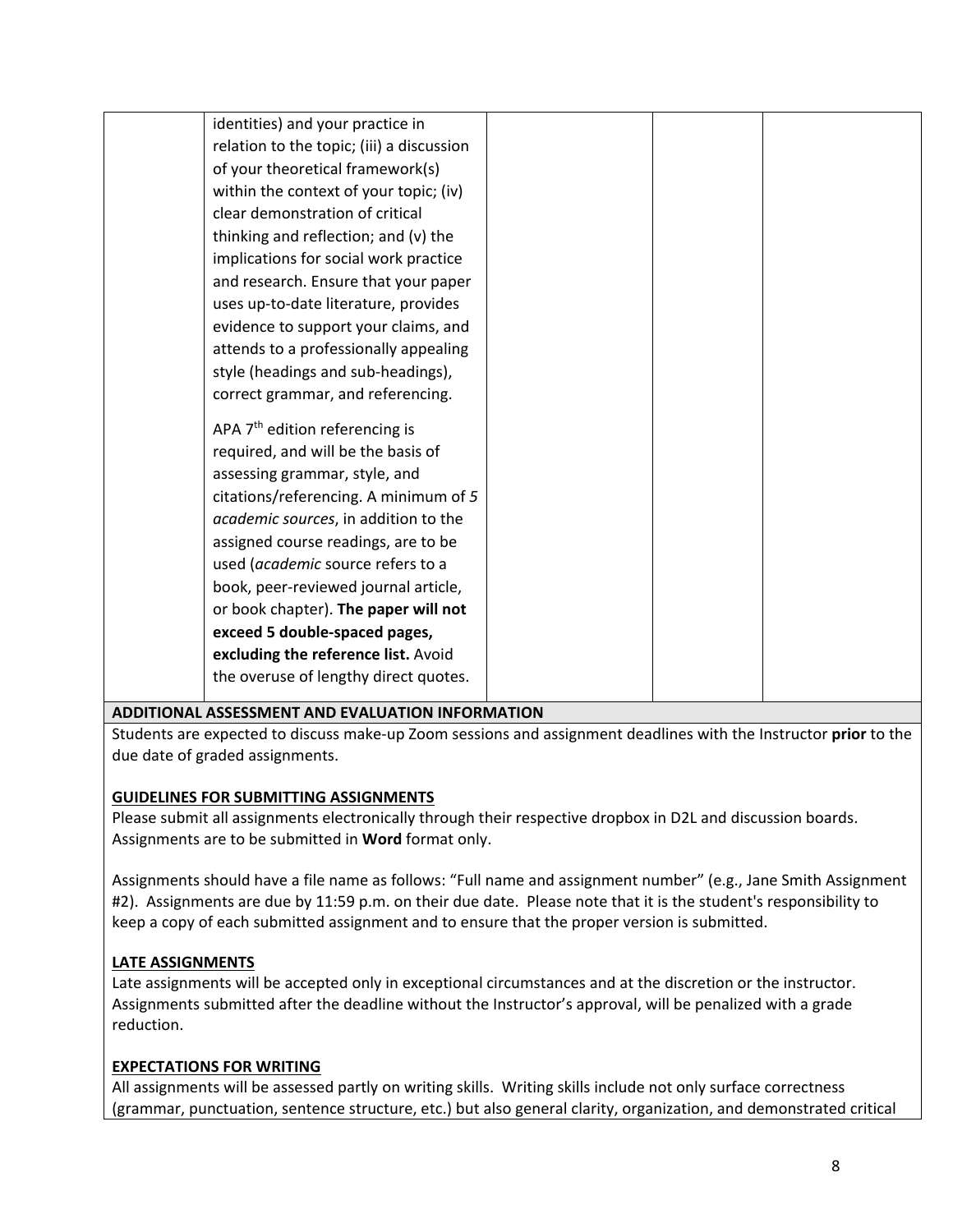thinking. Sources used in research papers must be properly documented and referenced in APA 7<sup>th</sup> edition format. If you need writing support, please connect with the Student Success Centre, at: [https://www.ucalgary.ca/student](https://www.ucalgary.ca/student-services/student-success/writing-support)[services/student-success/writing-support](https://www.ucalgary.ca/student-services/student-success/writing-support)

#### **ACADEMIC MISCONDUCT**

It is expected that all work submitted in assignments is the student's own work, written expressly by the student for this particular course. Students are reminded that academic misconduct, including plagiarism, has serious consequences, as set out in the University Calendar: <http://www.ucalgary.ca/pubs/calendar/current/k.html>

#### **GRADING**

A student's final grade for the course is the sum of the separate assignments. It is not necessary to pass each assignment separately in order to pass the course. The University of Calgary **Graduate Grading System** and Faculty of Social Work Percentage Conversion will be used.

| Grade        | Grade | <b>Description</b>                                                                                                                                                                                                                                           | Percentage |
|--------------|-------|--------------------------------------------------------------------------------------------------------------------------------------------------------------------------------------------------------------------------------------------------------------|------------|
|              | Point |                                                                                                                                                                                                                                                              |            |
| $A+$         | 4.0   | Outstanding                                                                                                                                                                                                                                                  | 95-100     |
| A            | 4.0   | Excellent - superior performance, showing                                                                                                                                                                                                                    | 95-100     |
|              |       | comprehensive understanding of subject matter                                                                                                                                                                                                                |            |
| $A -$        | 3.7   | Very Good Performance                                                                                                                                                                                                                                        | 90-94      |
| $B+$         | 3.3   | <b>Good Performance</b>                                                                                                                                                                                                                                      | 85-89      |
| B            | 3.0   | Satisfactory performance. Note: The grade point<br>value (3.0) associated with this grade is the<br>minimum acceptable average that a graduate<br>student must maintain throughout the<br>programme as computed at the end of each year<br>of their program. | 80-84      |
| $B -$        | 2.7   | Minimum pass for students in Graduate Studies.<br>Note: Students who accumulate two grades of<br>"B-" or lower can be required by the Faculty to<br>withdraw from the programme regardless of the<br>grade point average.                                    | 75-79      |
| $C+$         | 2.3   | All grades below "B-" are indicative of failure at<br>the graduate level and cannot be counted towards<br>Faculty of Graduate Studies course requirements.                                                                                                   | 70-74      |
| $\mathsf{C}$ | 2.00  |                                                                                                                                                                                                                                                              | 65-69      |
| $C -$        | 1.70  |                                                                                                                                                                                                                                                              | 60-64      |
| $D+$         | 1.30  |                                                                                                                                                                                                                                                              | 55-59      |
| D            | 1.00  |                                                                                                                                                                                                                                                              | 50-54      |
| F            | 0.00  |                                                                                                                                                                                                                                                              | Below 50   |

#### **COURSE EVALUATION**

Student feedback will be sought at the end of the course through the standard University and Faculty of Social Work course evaluation forms.

Students are welcome to discuss the process and content of the course at any time with the instructor.

**UNIVERSITY OF CALGARY POLICIES AND SUPPORTS**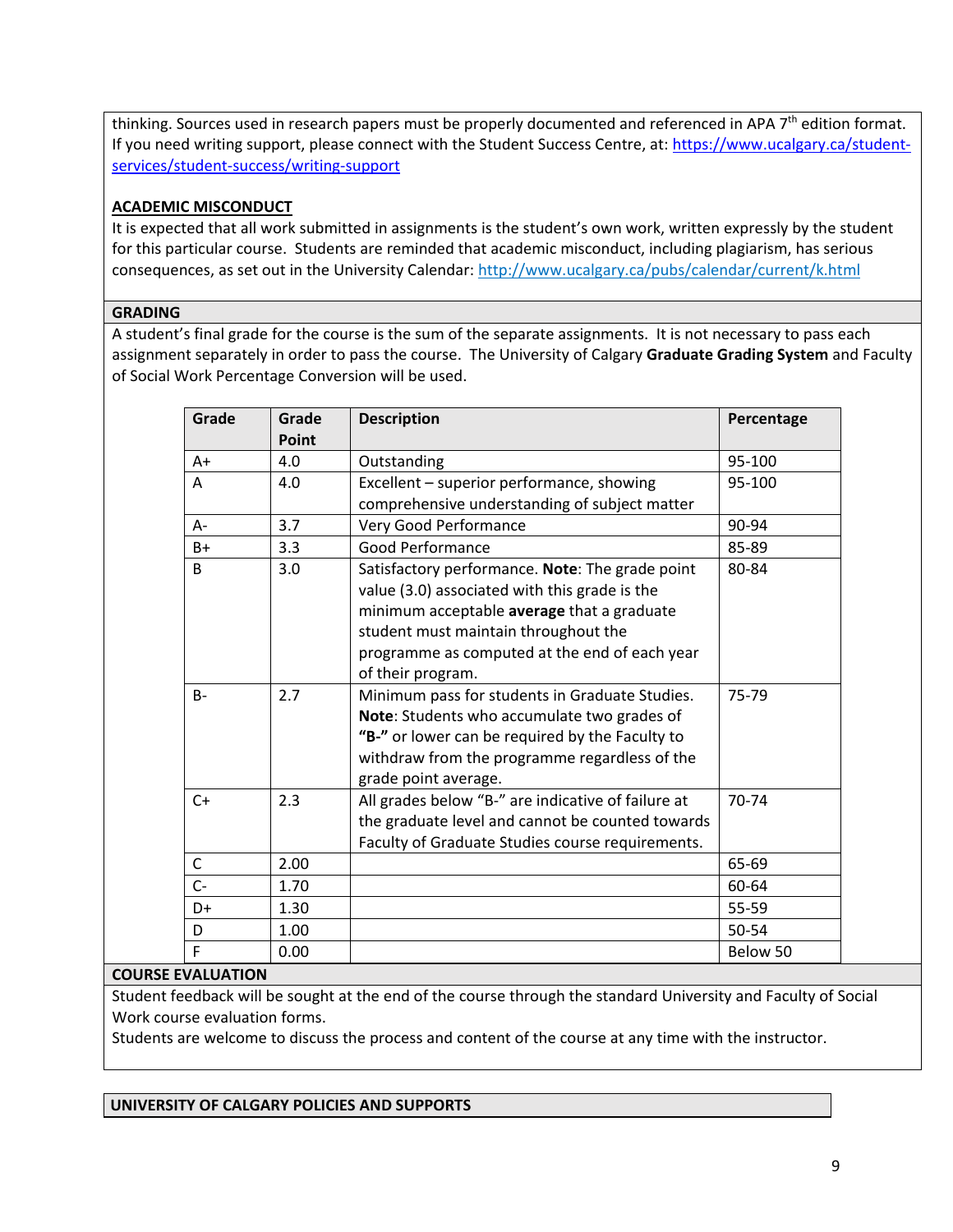## **PROFESSIONAL CONDUCT**

As members of the University community, students and staff are expected to demonstrate conduct that is consistent with the University of Calgary Calendar <http://www.ucalgary.ca/pubs/calendar/current/k-2.html>

Students and staff are also expected to demonstrate professional behaviour in class that promotes and maintains a positive and productive learning environment. Consistent with the aims of the Social Work Program and the University of Calgary, all students and staff are expected to respect, appreciate, and encourage expression of diverse world views and perspectives; to offer their fellow community members unconditional respect and constructive feedback; and to contribute to building learning communities that promote individual and collective professional and personal growth. While critical thought and debate is valued in response to concepts and opinions shared in class, feedback must always be focused on the ideas or opinions shared and not on the person who has stated them.

Students and staff are expected to model behaviour in class that is consistent with our professional values and ethics, as outlined in the Canadian Association for Social Workers, Code of Ethics (2005) and the Alberta College of Social Work Standards of Practice (2019). Both can be found online at: <https://acsw.ab.ca/site/practice-resources?nav=sidebar>

## **ACADEMIC ACCOMMODATION**

It is the student's responsibility to request academic accommodations according to the University policies and procedures. Students seeking an accommodation based on disability or medical concerns should contact Student Accessibility Services (SAS). SAS will process the request and issue letters of accommodation to instructors. For additional information on support services and accommodations for students with disabilities, visit [www.ucalgary.ca/access/](http://www.ucalgary.ca/access/) . Students who require an accommodation in relation to their coursework based on a protected ground other than disability should communicate this need in writing to their Instructor. The full policy on Student Accommodations is available at [http://www.ucalgary.ca/policies/files/policies/student](http://www.ucalgary.ca/policies/files/policies/student-accommodation-policy.pdf)[accommodation-policy.pdf](http://www.ucalgary.ca/policies/files/policies/student-accommodation-policy.pdf)

## **RESEARCH ETHICS**

"If a student is interested in undertaking an assignment that will involve collecting information from members of the public, they should speak with the course instructor and consult the CFREB Ethics Website [\(http://www.ucalgary.ca/research/researchers/ethics-compliance/cfreb\)](http://www.ucalgary.ca/research/researchers/ethics-compliance/cfreb) before beginning the assignment.

## **ACADEMIC MISCONDUCT**

For information on academic misconduct and its consequences, please see the University of Calgary Calendar a[t http://www.ucalgary.ca/pubs/calendar/current/k.html](http://www.ucalgary.ca/pubs/calendar/current/k.html)

## **INSTRUCTOR INTELLECTUAL PROPERTY**

Course materials created by professor(s) (including presentations and posted notes, labs, case studies, assignments and exams) remain the intellectual property of the professor(s). These materials may NOT be reproduced, redistributed or copied without the explicit consent of the professor. The posting of course materials to third party websites such as note-sharing sites without permission is prohibited. Sharing of extracts of these course materials with other students enrolled in the course at the same time may be allowed under fair dealing.